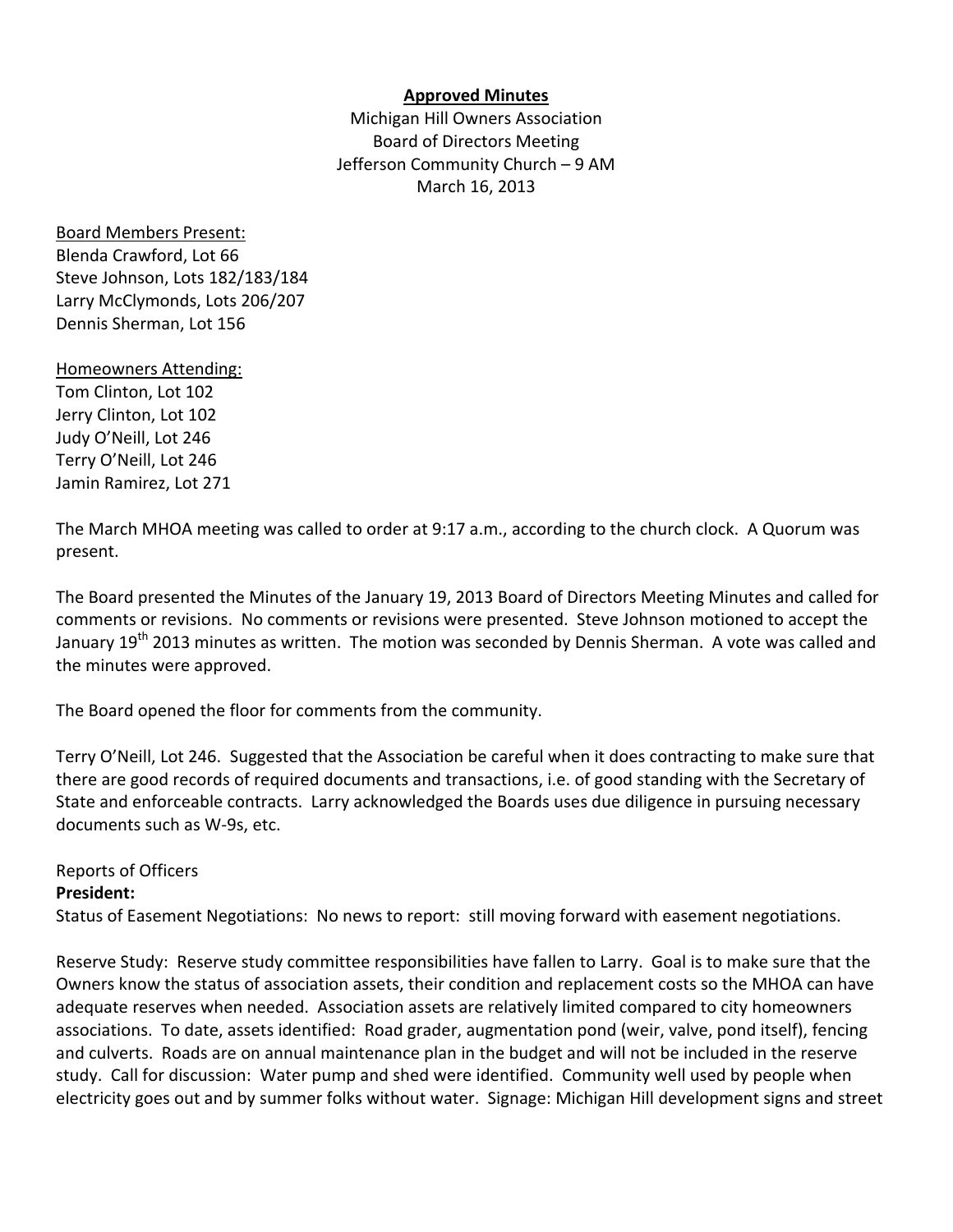signs – more of a maintenance issue than asset, though there is need to replace some missing signage. The dump station was also identified. Larry will put together spreadsheet for further discussion by Board. Valve at augmentation pond may be the first asset that will needs repair or replacement. A question was surfaced as to why the valve was in the middle of the pond rather than at the end where it dumps? It was suggested that it is probably because submersion keeps the valve from freezing. Overall, there are not a lot of assets for which the Board is responsible. The Baseline Reserve Study is due by April 14, 2013.

Cell Service – Is it important that MHOA members, family member and friends who have Verizon cell service call Verizon and complain regarding lack of coverage specifically on Michigan Hill and generally in South Park. Customer service number: (800) 922‐0204. Currently Verizon is investigating where to put a tower in South Park area and is looking into multiple options. Complain about limited coverage in the park. It was suggested that it would be desirable to put a tower on Kenosha pass. Verizon appears to respond to customer complaints and concerns regarding its service in a particular area.

### **Vice President**

No ACC activity.

## **At‐Large**

Jamin and Company are doing a good job with the snow plowing. One issue surfaced with plowing at Michigan Hill roads where they intersect on the north side entrance with CR 35. Jamin spoke with county and cleared up any issues; all is good.

## **Treasurer**

The Association has received approximately one‐third of the dues payments. Also, the comments that came in on back of dues invoices are being captured on a spreadsheet. All the dues money is going into checking first; and will then be transferred into savings. The paperwork was located for a CD held by Colorado Bank and Trust in Colorado for \$6700. Names on the CD have been transferred to the new Board. The CD will remain with Colorado Bank and Trust until maturity. The Association has received the money from the Texas CD, which is now in our Fairplay bank savings. The Colorado CD and TX CD were for similar amounts, so they were not previously recognized as separate investment instruments. The records have been amended now to show these monies individually on the books.

# **Secretary**

Nothing to report.

# **Old Business**

Terry O'Neill, Lot 246: Are there any unresolved issues about grader? The Board has done extensive research with the insurance company for the Association, reviewing liability, etc. The grader is covered as is any independent driver who is hired by the Association. Specifically, the Association can hire an individual operator and the operator and MHOA are covered. If a Company is hired, the company must have general liability coverage in addition to the homeowner association liability coverage.

Tom Clinton, Lot 102. If a company has insurance, then they need to cover the grader? Larry replied that a company would need to have general liability coverage, but not specific coverage for the grader. Problems arose this fall when the Board was required to enforce the previous road grading contract as written. Good